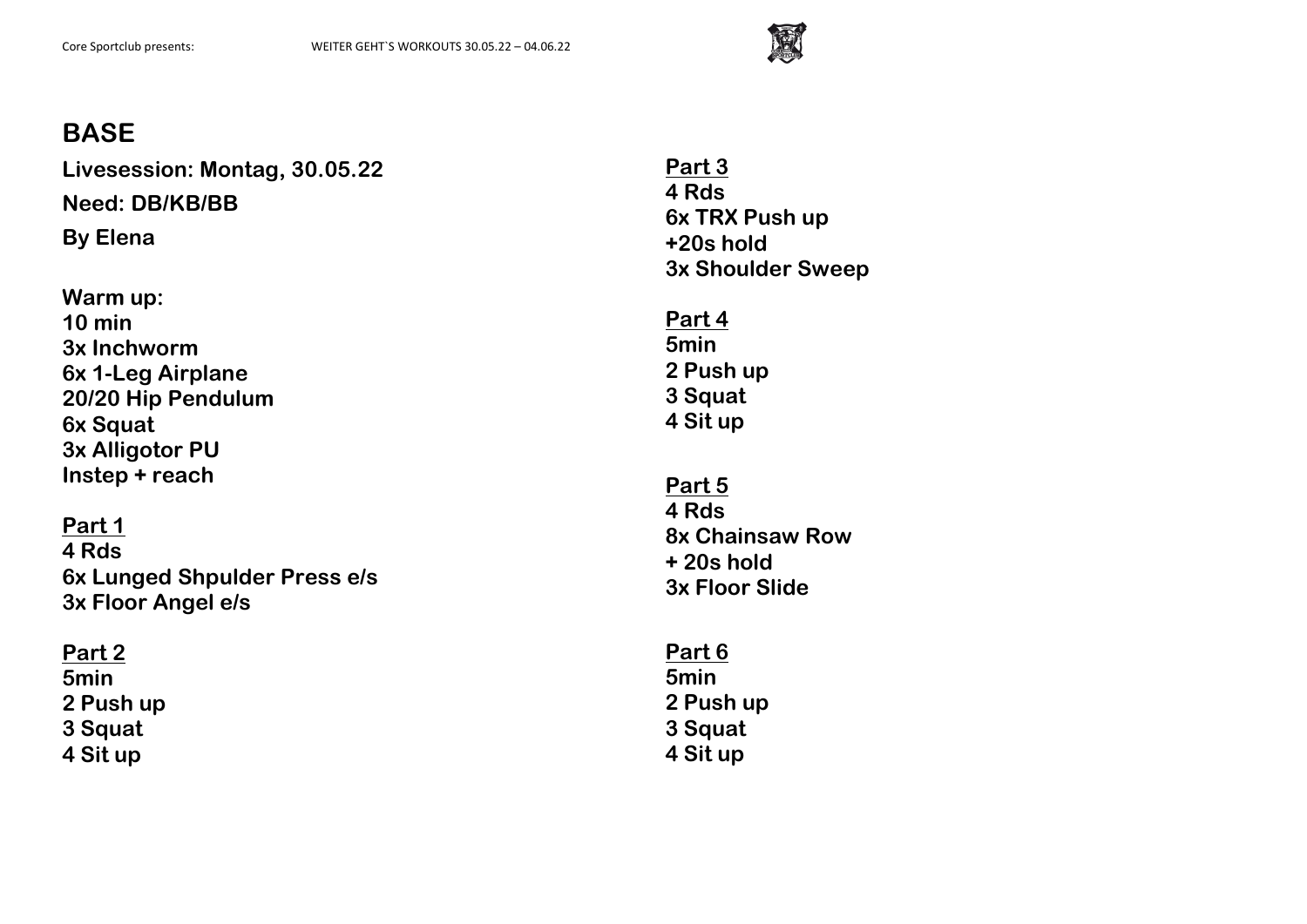

**Livesession: Dienstag, 31.05.2022 Need: DB, KB, SB By Ingo**

**Warm Up (8 min.) Lunge Complex e/s 6 x Goodmornings 6 x Situps 4 x Hand Release Push ups 5 x 6 Way Shoulder Instep & Reach**

## **Part 1**

**3 Rds (40/20) Goblet Step ups BB Deadlift KB/DB Overhead Front/Back Lunge altn. Side 20/20 KB/DB 1-Leg Deadlift Goblet KB Kossak Squats KB Swings 20/20 KB weighted 1-Leg Glute Bridges**

**Part 2 (8 Min.) 20 – 16 x KB/DB Kayaker 6 x KB/DB 1-Arm Sit up e/s 10 x KB/DB Grizzly Hold and Pull Trough 10 x Shoulder Taps in Grizzly Hold**

**Part 3 (remaining Time) 20/20 Standing Founder 5 x Bird Dogs e/s 3 x Scorpion Stretch e/s Inchworm**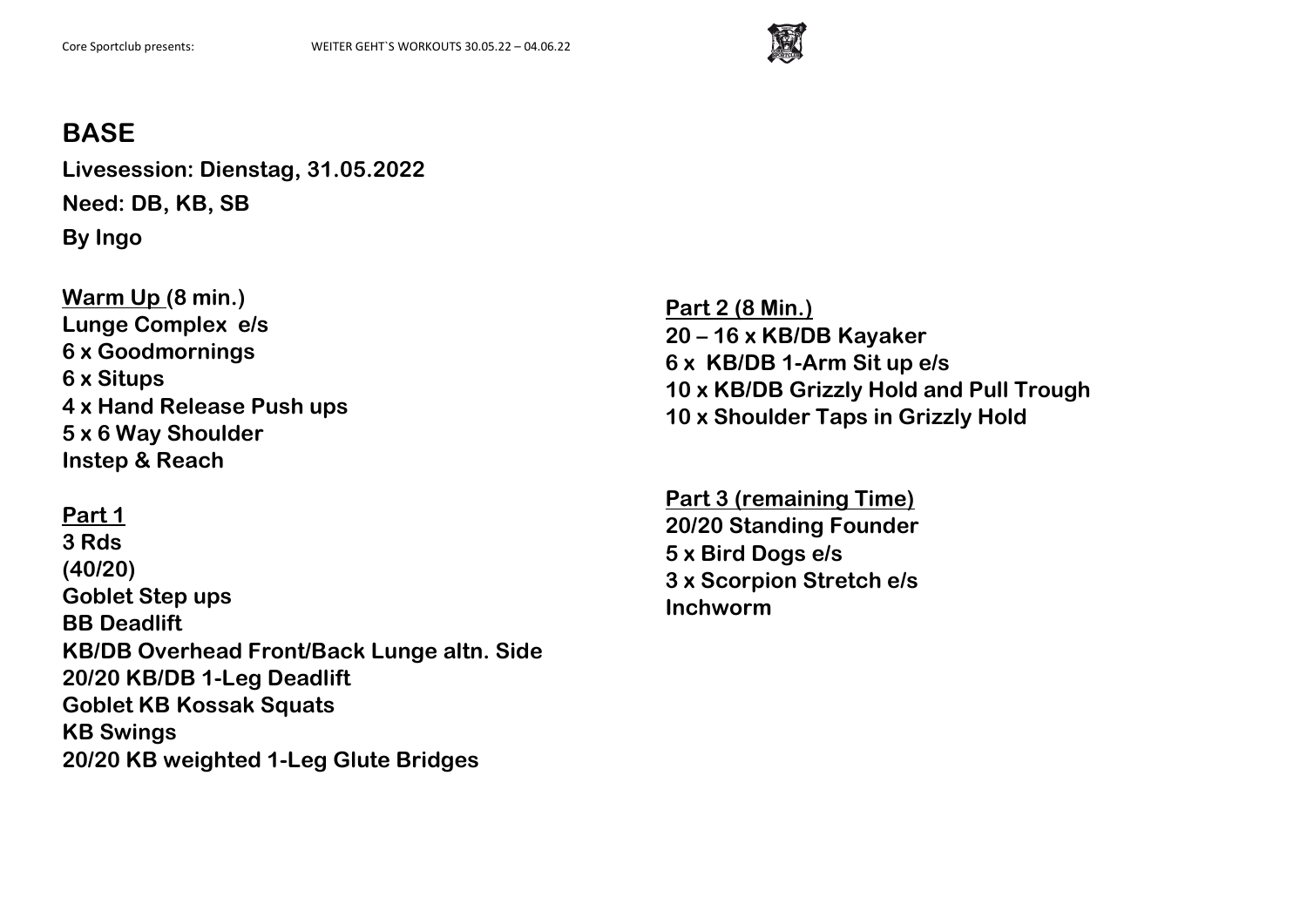

**Livesession: Mittwoch 01.06.22 Need: BB, DB, KB By Ingo**

### **Warm up**

**8 min 8 Squat 4 x Scapular Push Up 4 x 1 Leg-Bench Squat 4 x Plank Crossover e/s Instep strech**

#### **Part 1**

**15 min 4 x Chaos Back Squats e/s 30s Chaos Farmers BB walk 4x Back Squat 30/30s lateral banded Hollow Hold Rest**

**Part 2 15 min 6x Sit. Curl to Press 6x DB Bench Row 30s Hollow Hang Rest**

**Part 3 5 min 3 Push up 3 Squat 3 Touch jump Touch**

**Part 5 RT Camel Cow Instep + Reach Couch Stretch**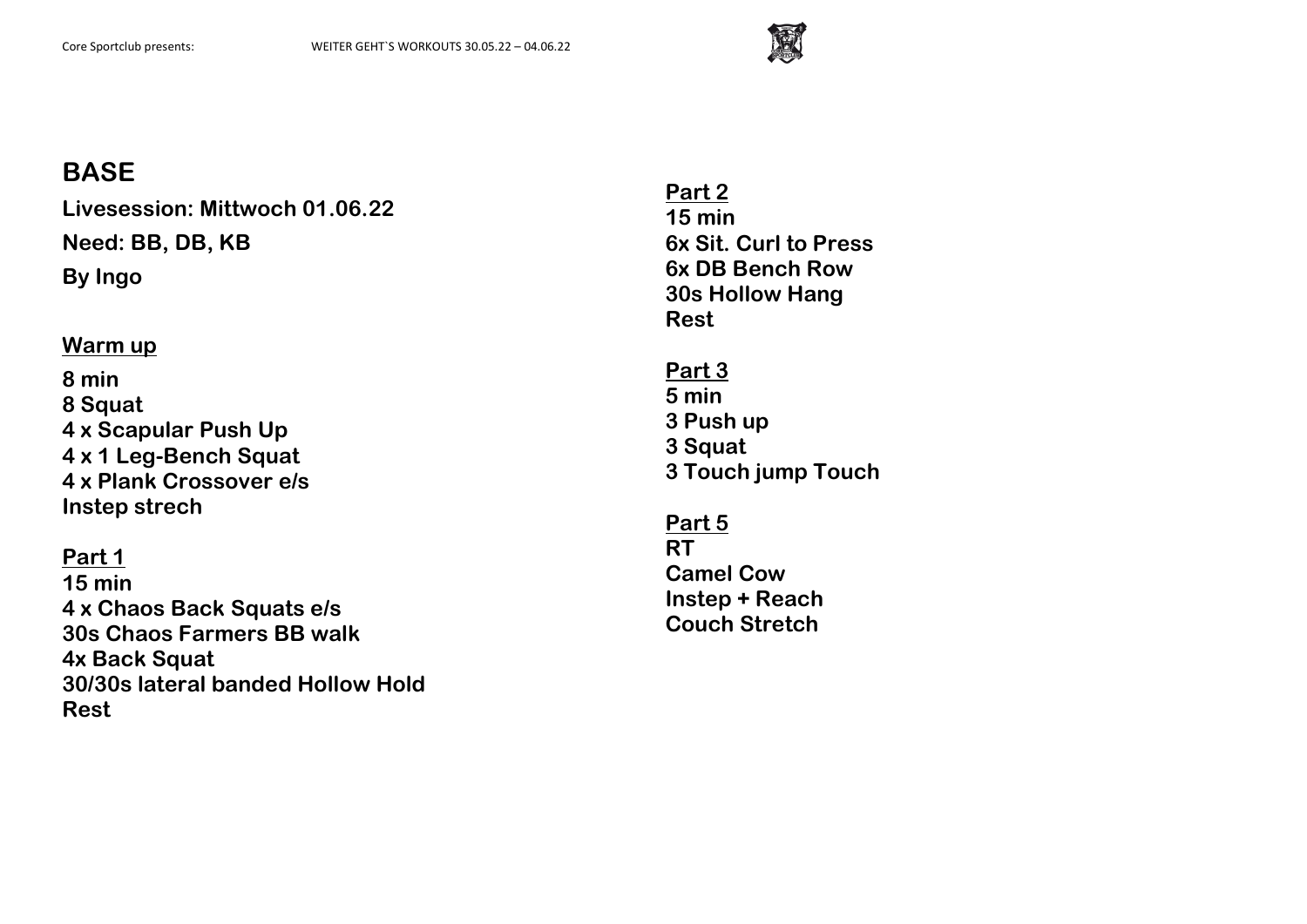

**Livesession: Donnerstag 02.06.22 Need: Motivation By Ingo**

**Warm Up 100 Step ups**

**Part 1 1 BB (Sumo) Deadlift 2 DB Manmaker 3 Scotty Bob 4 Renegade Row e/s 5 Inverted Row 6 Box Jumps 7 Kettlebell Swings 8 KB Devils Press 4/4 9 Goblet Squat 10 Touch jump Touch 11 Burpees 12 weighted walking Lunges 6/6** **Erklärung Part 1:**

**Starte mit 1x Deadlift, dann 2x DB Manmaker + 1x Deadlift, nächste wäre 3x Scotty Bob + 2x Manmaker + 1x Deadlift.** 

**Wenn du also eine Übung gemacht hast, gehst du in der Reihe zurück zu 1x Deadlift. Dann kommt die nächste Übung + wieder zurück zu 1x Deadlift, also Übung 1.**

**Part 2 100 Stepup Individual Strech**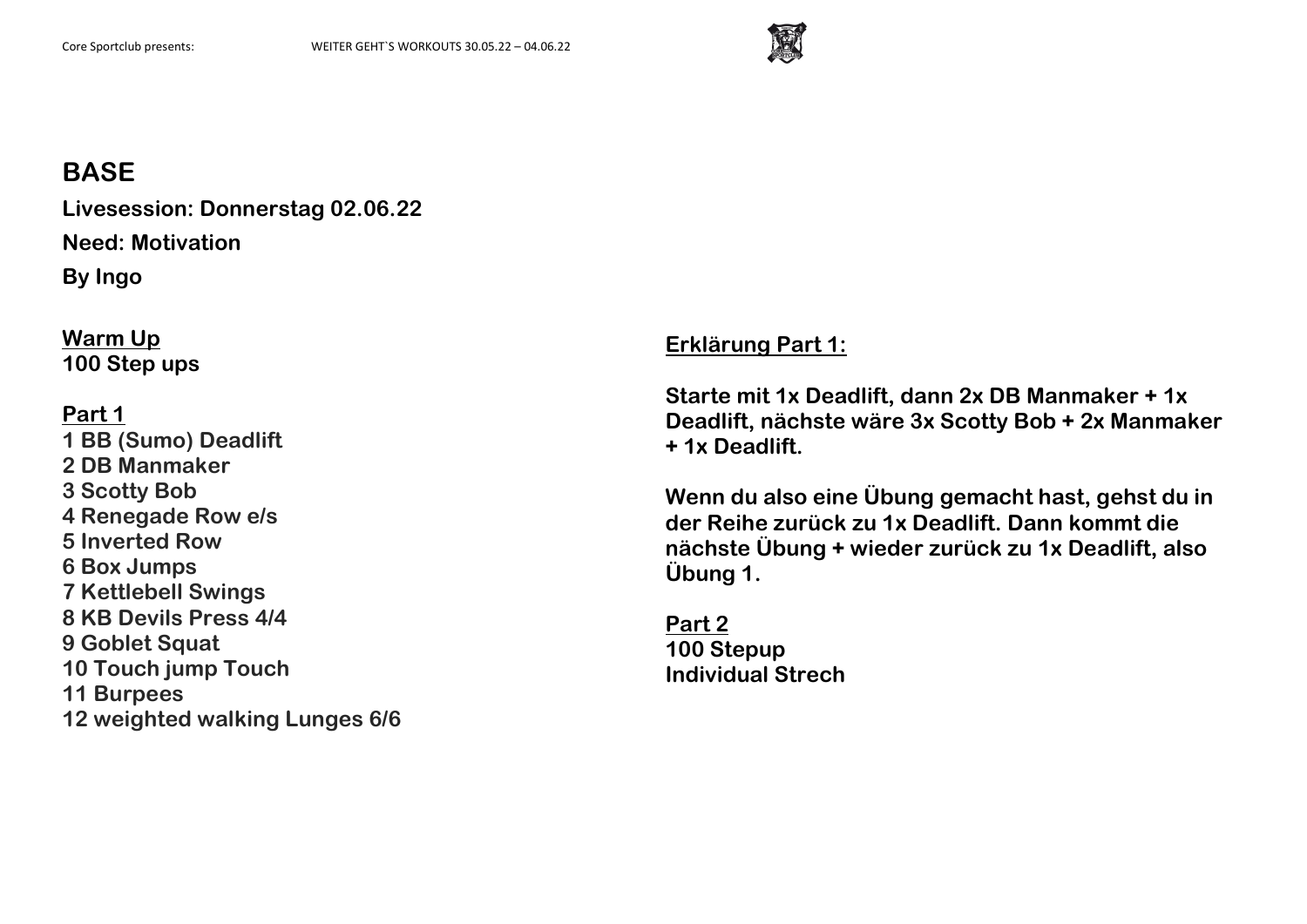

**Livesession: Freitag 03.06.22**

**Warm Up (8 min.) 10 x (banded) Bent over Pull Aparts 6 x Squats 6 x Sit ups 6 x Push ups 1 x Inchworm Stretch**

**Part 1 (15 min) Grind 8 x BB/KB/DB Floor Press 20sec kneeling 1-Arm KB/DB Overhead Hold (Right) 8 x Tall Knee KB/DB Triceps Press 20sec kneeling 1-Arm KB/DB Overhead Hold (Left) 8 x Hand Release T Push ups 16 x Step Ups**

**Part 2 (10 min) (leichte Plate max. 7,5 kg) 10 x KB/DB Standing chest press 10 x Plate Arm extending rotation 5 x Plate Around the World e/s 5 x Plate Front raise over head 10 x Plate Goblet Shoulder press 15 sec Ultimate Shoulder Stretch**

**Part 3 (8 min) 30 sec. Side Bridge with leg raise (opt. KB/DB) e/s 20 x Hollow Rock altern. Knee to chest /w KB hold 10 x Floor Backextension**

**Part 4 (remaining Time)**

**5 x Bird dogs e/s 5 x Floor Angle e/s 5 x Cat & Cow**